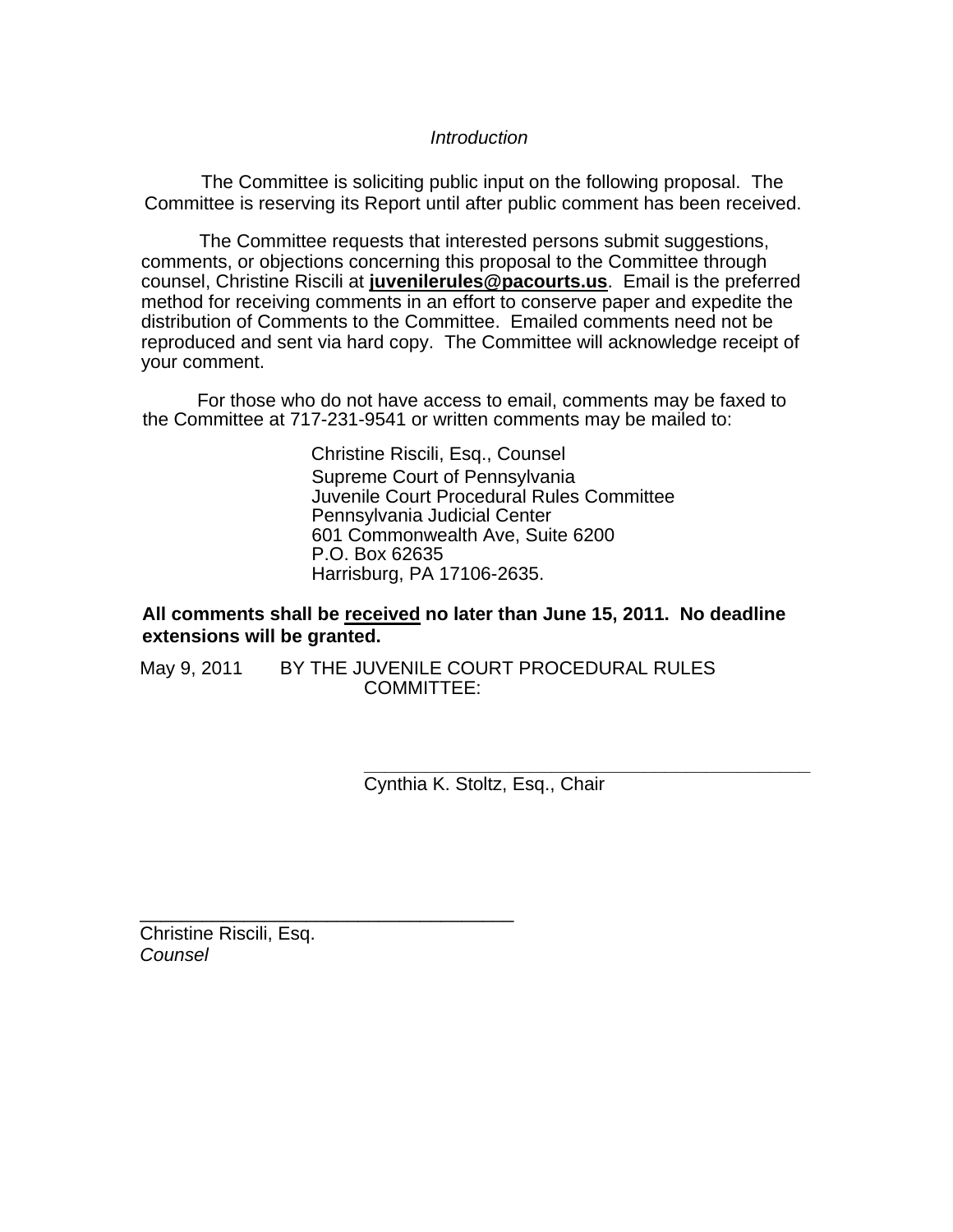# **RULE 407. ADMISSIONS**

- A. **Admissions.** At any time after a petition is filed, the juvenile may **admit to a delinquent act[tender an admission to the facts, adjudication of delinquency and/or disposition]**.
	- 1) **Requirements.**
	- **a)** Before the court **may [can]** accept an admission, **[the court shall determine that the admission is made voluntarily and knowingly. The court, at a minimum, shall ask questions to elicit the following information:** 
		- **a) Does the juvenile understand the nature of the allegations to which he or she is admitting?**
		- **b) Is there a factual basis for the admission?**
		- **c) Does the juvenile understand that he or she has the right to a hearing before the judge?**
		- **d) Does the juvenile understand that he or she is presumed innocent until found delinquent?**
		- **e) Is the juvenile aware of the dispositions that could be imposed?**
		- **f) Is the juvenile aware that the judge is not bound by the terms of any agreement tendered unless the judge accepts such agreement?**
		- **g) Has the juvenile spoken with his or her attorney or waived the right to counsel in accordance with Rule 152?**
		- **h) Does the juvenile have any questions about admitting to the facts or delinquency based on the allegations?**
		- **i) Has the juvenile had the opportunity to speak with a guardian about his or her decision?]**

**the juvenile must complete a written admission colloquy. The written admission colloquy shall be:** 

- **i) in substantially the form following this rule and entitled "Admission Colloquy";**
- **ii) completed and reviewed with the juvenile by the juvenile's attorney, unless the juvenile has waived counsel in accord with Rule 152; and**
- **iii) submitted to the court.**
- **b) Before the court may accept an admission, the court shall determine in an on the record proceeding that the admission is knowingly, intelligently and voluntarily made. As part of this determination, the court shall conduct a searching inquiry concerning the following:**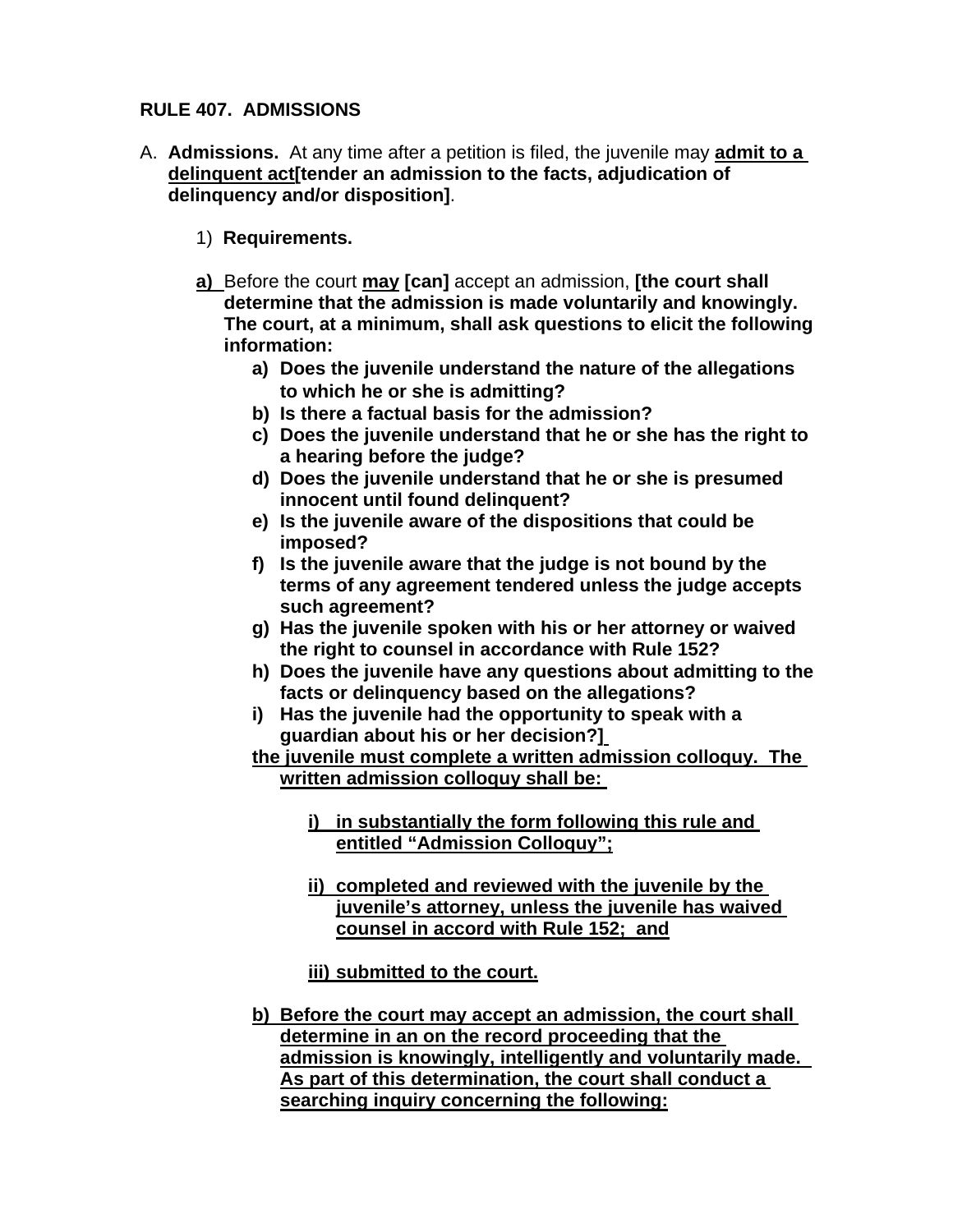- **i) Does the juvenile appear to be fluent in English? If not, has he received the assistance of an interpreter fluent in his native language?**
- **ii) Has the juvenile had the opportunity to speak with a parent or guardian about his decision?**
- **iii) Does the juvenile understand the nature of the allegations to which he is admitting?**
- **iv) Is there is a factual basis for the admission?**
- **v) Does the juvenile understand that by admitting to the delinquent act(s), he is giving up the right to be presumed innocent; the right to a hearing before a judge; the right to remain silent; the right to testify; the right to confront witnesses; the right to present witnesses and evidence; and, if convicted, the right to have a higher court review the trial court's decision, except on very limited grounds?**
- **vi) Has the juvenile's attorney, if counsel has not been waived pursuant to Rule 152, completed and reviewed the written admission colloquy in accord with paragraph (A)(1)(a)(ii)?**
- **vii) Is the juvenile aware of the dispositions that could be imposed and the ramifications of an adjudication of delinquency?**
- **viii) After reviewing the written admission colloquy, the court shall inquire further of the juvenile regarding any matters of concern apparent from such review.**
- **ix) Does the juvenile have any questions about the admission?**
- 2) **Agreements.** If the **[parties] Commonwealth and the juvenile have** agree**d** upon the terms of **[an admission]the adjudication and/or disposition**, the **[tender]agreement** shall be presented to the court **before or during the on the record proceeding referenced at paragraphs (A)(1)(b) hereof.**
- 3) **Court action.** If the court accepts the **[tender] agreement**, the court shall enter an order incorporating **[any agreement]it**. If the court does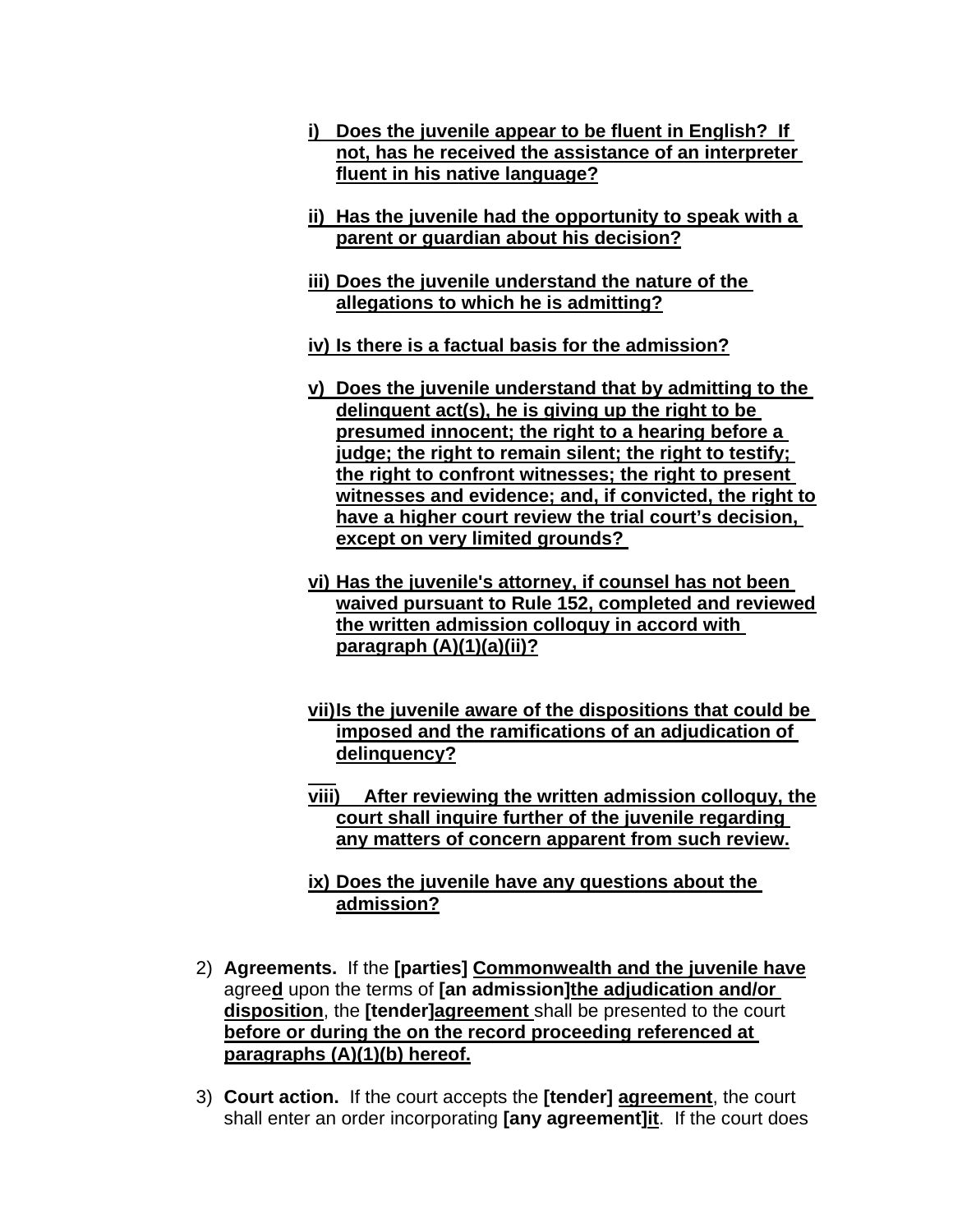not accept the **[tender] agreement**, the case shall proceed **before another judge** as if no **[tender] admission** had **ever** been **[made] proffered**.

- 4) **Limitations on withdrawals.** An admission **[cannot] may** be withdrawn **[after the court enters the dispositional order]at any time for any reason before disposition, in the court's discretion. Following disposition, an admission can only be withdrawn upon a demonstration of manifest injustice.**
- B. **Incriminating statements.** An incriminating statement made by a juvenile **[in the discussions or conferences incident to]at any juncture incident to** an admission that is not ultimately accepted **[by the court]**or **[otherwise]is** permitted to be withdrawn by the court shall not be used against the juvenile over objection in any **[criminal]**proceeding **[or hearing]**under the Juvenile Act, 42 Pa.C.S. § 6301 *et seq.* **or in any adult criminal proceeding**.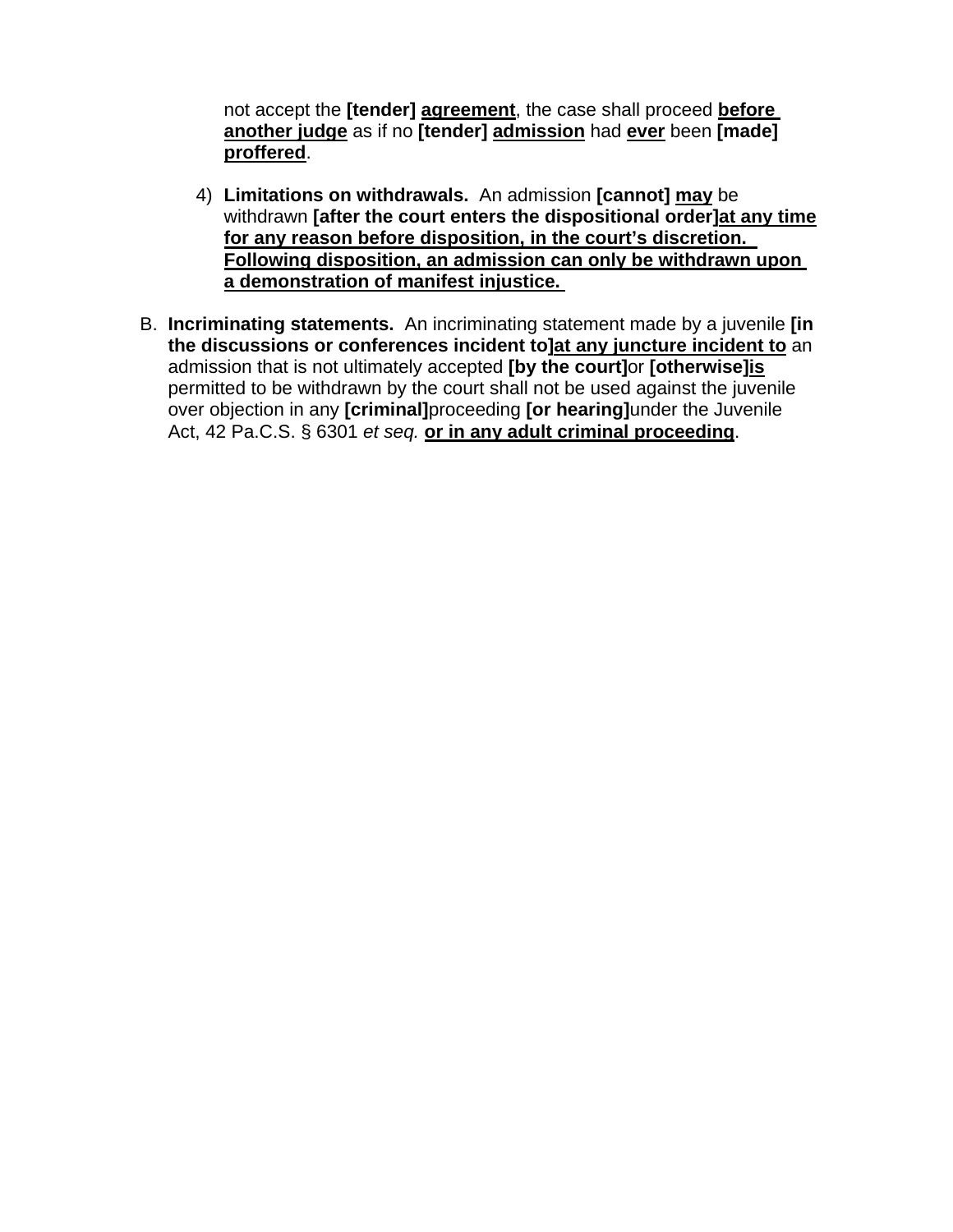# **ADMISSION COLLOQUY**

| In re                                                                                                                                      |                                             | <b>JD</b>        |
|--------------------------------------------------------------------------------------------------------------------------------------------|---------------------------------------------|------------------|
| <b>Juvenile</b>                                                                                                                            | $\mathbf{r} = \mathbf{r} \times \mathbf{r}$ | Delinquent Acts: |
|                                                                                                                                            |                                             |                  |
|                                                                                                                                            |                                             |                  |
|                                                                                                                                            |                                             |                  |
|                                                                                                                                            |                                             |                  |
| Answer all of the questions on this form. If you do not understand any<br>question, ask your lawyer and/or the judge at the oral colloquy. |                                             |                  |
| 1)<br>I admit that I did the following things:                                                                                             |                                             |                  |
|                                                                                                                                            |                                             |                  |
|                                                                                                                                            |                                             |                  |
|                                                                                                                                            |                                             |                  |
| Knowing and voluntary admission:                                                                                                           |                                             |                  |

**2) How old are you?** 

 **\_\_\_\_\_**

 **\_\_\_\_\_**

 **\_\_\_\_\_\_\_\_\_\_**

**3) What grade have you completed in school?** 

**4) Are you currently being treated for a mental illness?** 

**5) In the last 24 hours, have you taken any drugs (prescription, over the counter, or illegal) and/or alcohol that would impair your ability to make an informed decision?** 

**\_\_\_\_\_\_\_\_\_\_\_\_\_\_\_\_\_\_\_\_\_\_\_\_\_\_\_\_\_\_\_\_\_\_\_\_\_\_\_\_\_\_\_\_\_\_\_** 

 **\_\_\_\_\_\_\_\_\_\_\_\_\_\_\_\_\_\_\_\_\_\_\_\_\_\_\_\_\_\_\_\_\_\_\_\_\_\_\_\_\_\_\_\_\_\_\_\_\_\_\_\_\_\_ \_\_\_\_\_\_\_\_\_\_\_\_\_\_\_\_\_\_\_\_\_\_\_\_\_\_\_\_\_\_\_\_\_\_\_\_\_\_\_\_\_\_\_\_\_\_\_\_\_\_\_\_\_\_\_\_\_\_\_**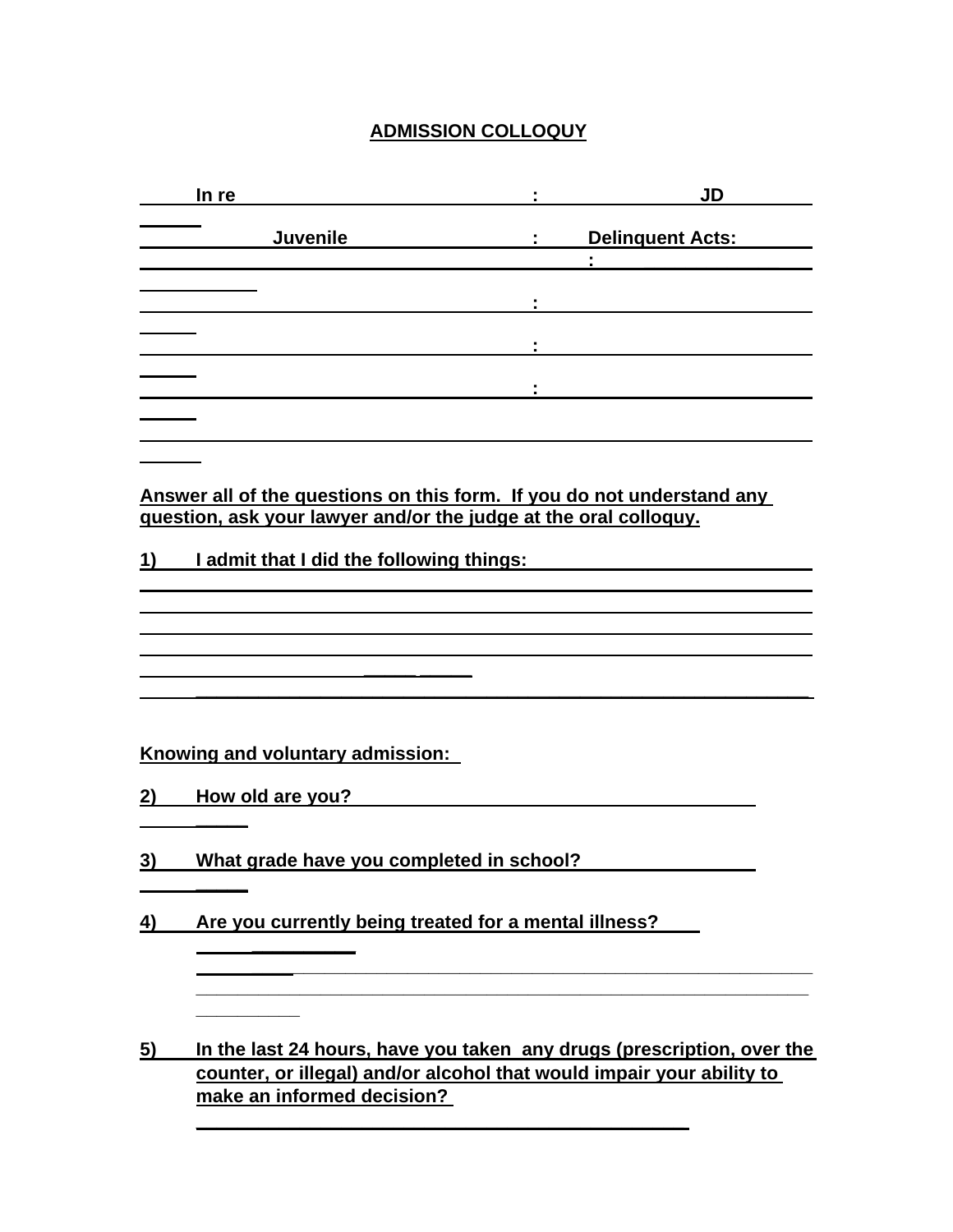| 6)         | Has anyone threatened or forced you to sign this admission?                                                                                                                                                                                                                              |
|------------|------------------------------------------------------------------------------------------------------------------------------------------------------------------------------------------------------------------------------------------------------------------------------------------|
|            | Have you been promised anything in return for your<br>admission?                                                                                                                                                                                                                         |
| 8)         | Has your lawyer explained to you that what you did was a delinguent<br>act, and, therefore, against the law?                                                                                                                                                                             |
| 9)         | Do you understand if the court accepts your admission it will find you<br>delinguent, which is the official finding that you broke the law?                                                                                                                                              |
|            | Possible consequences of a finding of delinquency:                                                                                                                                                                                                                                       |
| 10)        | Do you understand that if you are found delinguent, the court may<br>order a range of services or supervision, which could include<br>placement outside of your<br>home?                                                                                                                 |
| <u>11)</u> | Do you understand that if you are found delinguent, your driving                                                                                                                                                                                                                         |
|            | license may be suspended now or in the<br>future?                                                                                                                                                                                                                                        |
| 12)        | Do you understand that if you are found delinguent your record may<br>be used against you in a future hearing in juvenile or adult court?<br>For example, if you commit a crime in the future, this finding of<br>delinquency could result in a longer sentence in adult criminal court. |

**\_\_\_\_\_\_\_\_\_\_\_\_\_\_\_\_\_\_\_\_\_\_\_\_\_\_\_\_\_\_\_\_\_\_\_\_\_\_\_\_\_\_\_\_\_\_\_\_\_\_\_\_\_\_\_\_\_\_\_ \_\_\_\_\_\_\_\_\_\_\_\_\_\_\_\_\_\_\_\_\_\_\_\_\_\_\_\_\_\_\_\_\_\_\_\_\_\_\_\_\_\_\_\_\_\_\_\_\_\_\_\_\_\_\_\_\_\_\_**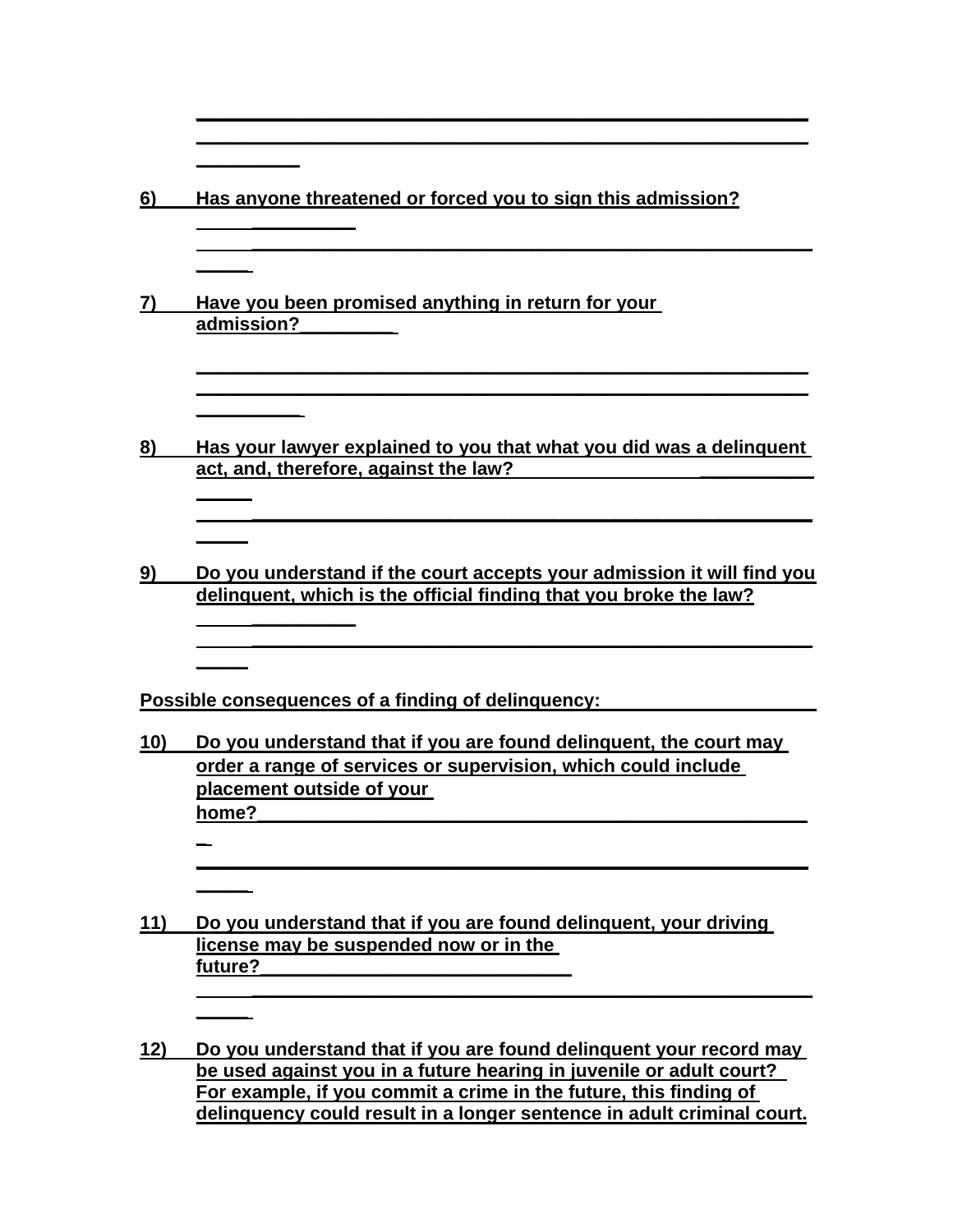**13) Do you understand that if you are found delinquent certain information may become available to the public, and when you apply for college, military, or a job, your potential college, military recruiter, or employer may be able to learn of your juvenile record?**

 **\_\_\_\_\_\_\_\_\_\_\_\_\_\_ \_\_\_\_\_**

 **\_\_\_\_\_\_\_\_\_\_\_\_\_\_\_\_\_\_\_\_\_\_\_\_\_\_\_\_\_\_\_\_\_\_\_\_\_\_\_\_\_\_\_\_\_\_\_\_\_\_\_\_\_\_**

 **\_\_\_\_\_\_\_\_\_\_\_\_\_\_\_\_\_\_\_\_\_\_\_\_\_\_\_\_\_\_\_\_\_\_\_\_\_\_\_\_\_\_\_\_\_\_\_\_\_\_\_\_\_\_**

## **Admission agreements:**

**\_\_\_\_\_** 

**\_\_\_\_\_**

**\_\_\_\_\_**

 **\_\_\_\_\_**

 **\_\_\_\_\_\_\_** 

**\_\_\_\_\_**

**\_\_\_\_\_** 

 **\_\_\_\_\_\_\_\_\_\_\_** 

**14) Are you aware that the court does not have to accept any agreement between the Commonwealth and you, but if the court rejects an agreement, you have the right to a completely new proceeding before a different judge?\_\_\_\_\_\_\_\_\_\_\_\_\_\_\_\_\_\_\_\_\_\_\_\_\_\_\_\_\_\_\_\_\_\_\_\_\_\_\_\_\_\_\_\_\_\_\_\_\_\_\_\_\_**

#### **Appeals:**

- **15) If you are found delinquent following an admission, you can have a higher court review your case for only three reasons:**
	- **a) You argue that your admission was not knowingly, intelligently, and voluntarily made;**

 **\_\_\_\_\_\_\_\_\_\_\_\_\_\_\_\_\_\_\_\_\_\_\_\_\_\_\_\_\_\_\_\_\_\_\_\_\_\_\_\_\_\_\_\_\_\_\_\_\_\_\_\_\_\_**

- **b) You argue that the court was not the proper court to accept your admission; or**
- **c) You argue that the court's disposition (sentence) is illegal.**
- **16) If you do not admit delinquency, you may have other rights if you take an appeal.**

**Lawyer's representation where counsel has not been waived, and the opportunity to speak with guardian:**

**17) Are you satisfied with what your lawyer did for you and how your lawyer explained everything?** 

 **\_\_\_\_\_\_\_\_\_\_\_\_\_\_\_\_\_\_\_\_\_\_\_\_\_\_\_\_\_\_\_\_\_\_\_\_\_\_\_\_\_\_\_\_\_\_\_\_\_\_\_\_\_\_**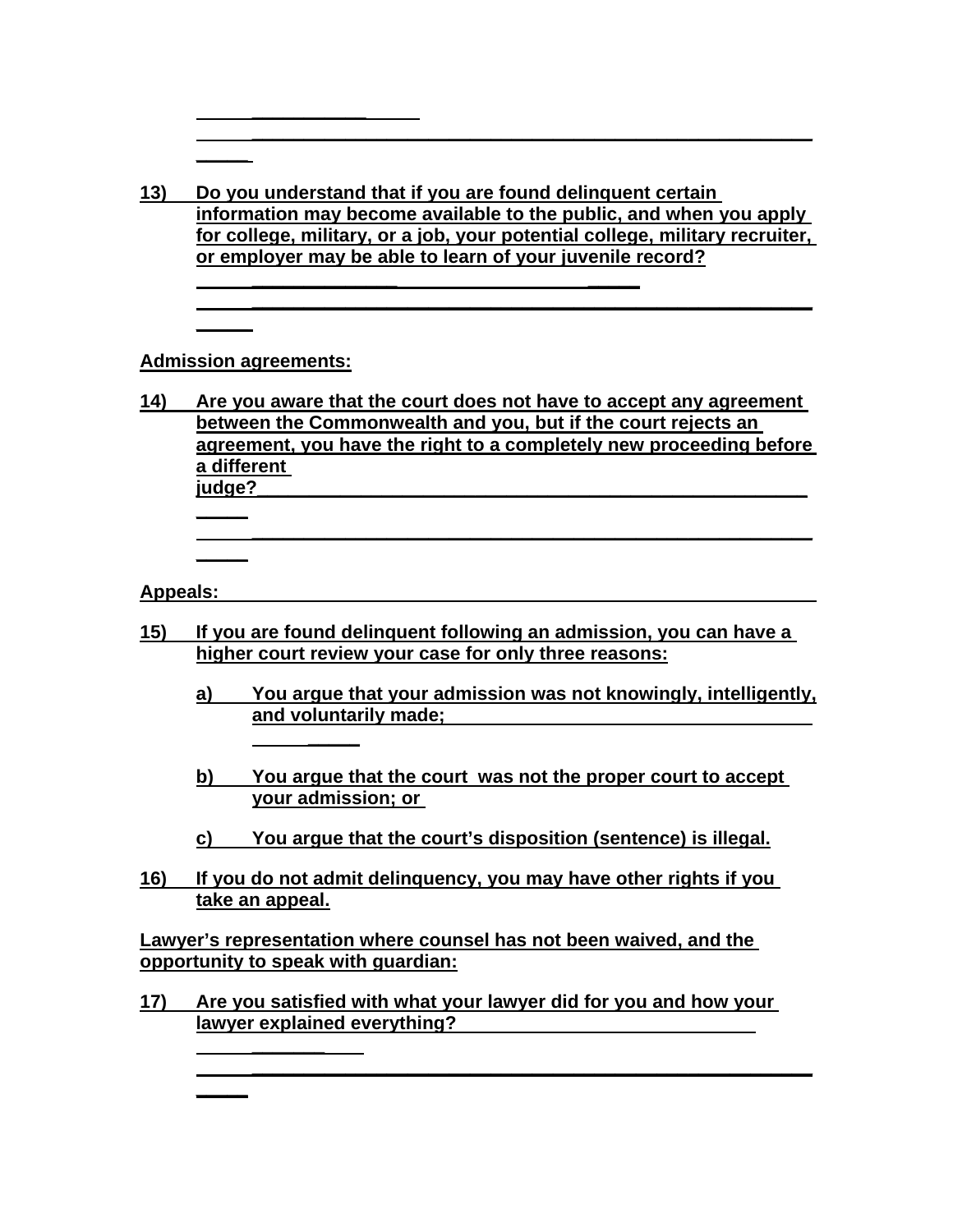## **18) Have you had the opportunity to speak with your parent(s) or guardian(s) about your decision to admit to the delinquent acts? \_\_\_\_\_\_\_**

**I promise that I have read the above form. I understand its full meaning and I am still admitting to the acts of delinquency. My admission is of my own free will. I believe that this admission is in my best interest. The signature and initials on each page of this form are mine.**

 **\_\_\_\_\_\_\_\_\_\_\_\_\_\_\_\_\_\_\_\_\_\_\_\_\_\_\_\_\_\_\_\_\_\_\_\_\_\_\_\_\_\_\_\_\_\_\_\_\_\_\_\_\_\_**

**JUVENILE** 

**\_\_\_\_\_**

## **\_\_\_\_\_\_\_\_\_\_\_\_\_\_\_\_\_\_\_\_\_\_\_\_\_\_\_\_\_\_\_\_\_\_\_\_\_\_\_\_\_\_\_\_\_\_\_\_\_ DATE**

**I, Esq., Lawyer for state that I have reviewed this colloquy with my client and my client has indicated to me that he or she comprehends and understands what is set forth above.**

**\_\_\_\_\_\_\_\_\_\_\_\_\_\_\_\_\_\_\_\_\_\_\_\_\_\_\_\_\_\_\_\_\_\_\_\_\_\_\_\_\_\_\_\_\_\_\_\_\_ LAWYER FOR JUVENILE**

### **DATE**

**(Or leave blank if you waived counsel under Rule 152).**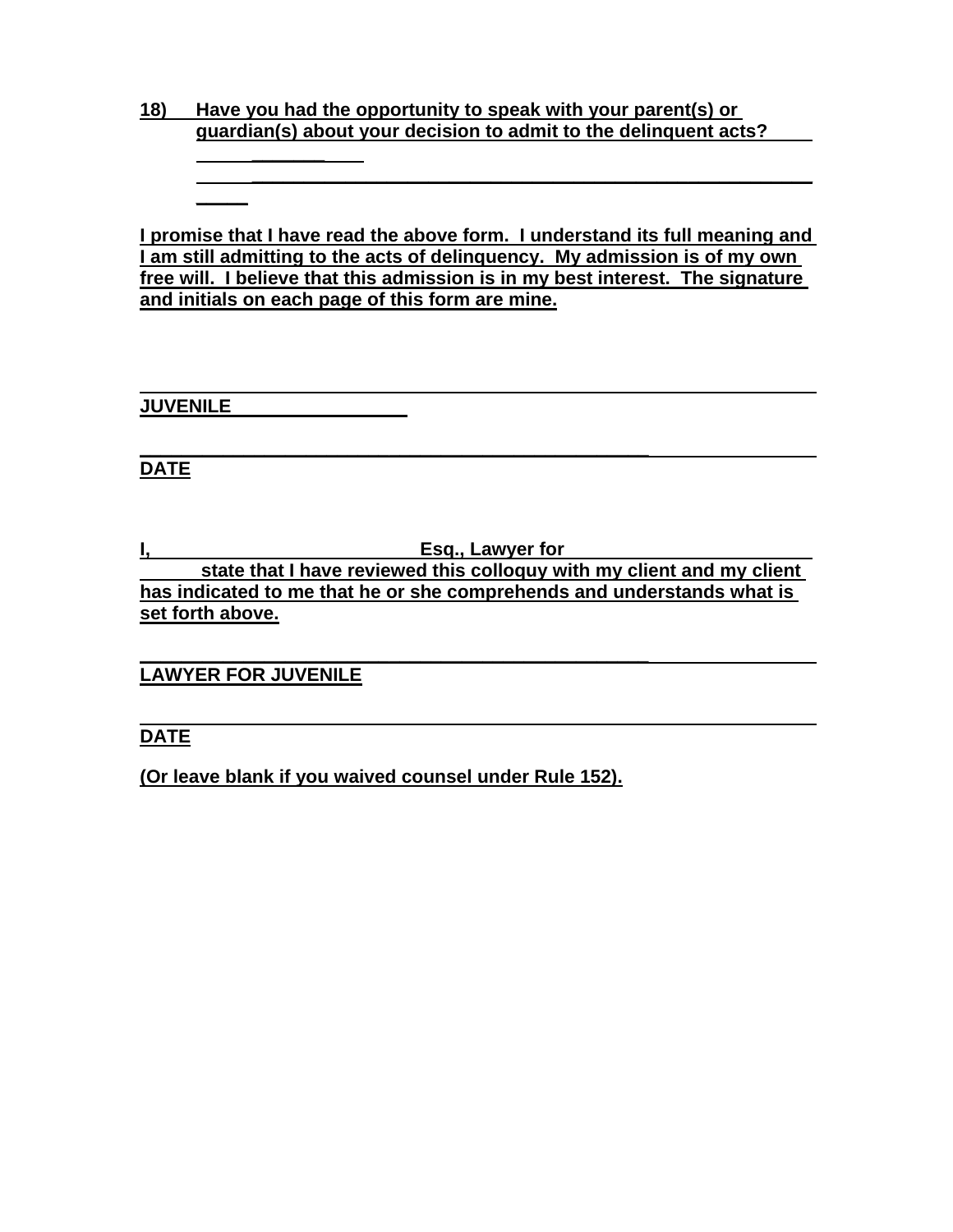#### **COMMENT**

**[Under paragraph (A)(1), the court is to determine if the admission is voluntarily and knowingly made. Nothing in this rule is intended to prevent the court from using a written form to ascertain the necessary information, provided the court asks questions of the juvenile, on the record, to authenticate the juvenile's completion and understanding of the form and the juvenile's agreement with the statements made.** 

**Under paragraph (A)(3), if the disposition agreed upon by the parties is unavailable or the court does not agree with the terms of the tender, the case is to proceed as if no tender had been made.]** 

**This new rule requires both a written admission colloquy and an on the record proceeding. Premised upon the supposition that the knowing, intelligent and voluntary nature of an admission will be better assessed when the trial judge speaks with the juvenile, this rule is designed to require a shorter, more understandable and meaningful written admission colloquy, and to mandate that the trial judge conduct a searching inquiry to ensure that the admission is voluntary, knowing and intelligent. In furtherance of this goal, the rule requires that the trial judge read the written admission colloquy and thoroughly explore any factors raised therein which could impact the knowing, voluntary and intelligent nature of the admission. The expectation is that at the conclusion of the written admission colloquy and on the record proceedings, the process will work to ensure a comprehensive review by the trial judge of the juvenile's admission.**

**Paragraph (A)(1)(a) sets forth the overarching criteria for the written admission colloquy.**

**Paragraph (A)(1)(b) sets forth the overarching criteria for the on the record proceeding during which the trial judge may accept the written admission colloquy, and details the information the trial judge must elicit from the juvenile during the on the record proceeding regarding acceptance of the colloquy. Ultimately, it falls to the trial judge to ensure that the juvenile has knowingly, intelligently, and voluntarily made an admission by asking questions to ascertain the ability of the juvenile to comprehend the written admission colloquy and to enter into the admission. In paragraph (A)(1)(b), the rule sets forth its mandate that the trial judge shall review the written admission colloquy and examine carefully all potential concerns arising from the juvenile's answers. It should be readily apparent to the trial judge conducting the on the record proceeding whether the juvenile speaks fluent English. If there is any doubt, paragraph (A)(1)(b)(i) makes it incumbent upon the trial judge to protect the juvenile who for whatever reason does not read English well enough to understand the form. The expectation is that an appropriate individual will be provided to the juvenile, and will ensure that the juvenile fully understands the form and all of its consequences.** 

**At (A)(1)(b)(v), the rule requires that during the on the record proceeding the trial judge ensures that the juvenile understands the basic constitutional rights which are being waived as a result of the juvenile's decision to admit delinquency.**

**Paragraph (A)(2) requires that if the Commonwealth and juvenile have agreed upon the terms of either the adjudication of delinquency or the disposition of the case, the agreement shall be presented to the trial judge during the on the record proceeding regarding the written admission colloquy.**

**Paragraph (A)(3) provides that the trial judge has the traditional discretion to accept or reject such agreement. If the court accepts the agreement, it shall be incorporated into the order accepting the written admission colloquy, and finding that the juvenile has knowingly, intelligently, and voluntarily entered into the admission. Importantly, if the trial judge does not accept the agreement, the juvenile shall have a right to a** *de novo* **proceeding before another judge, which shall occur as if no admission had ever been proffered.**

**Paragraph (A)(4) provides that if a juvenile desires to withdraw the admission even though the trial judge is willing to accept it, the admission can be withdrawn at any time for any reason before disposition so long as the trial judge, in its discretion, grants permission. Following disposition, the admission can only be withdrawn upon a demonstration of manifest injustice.**